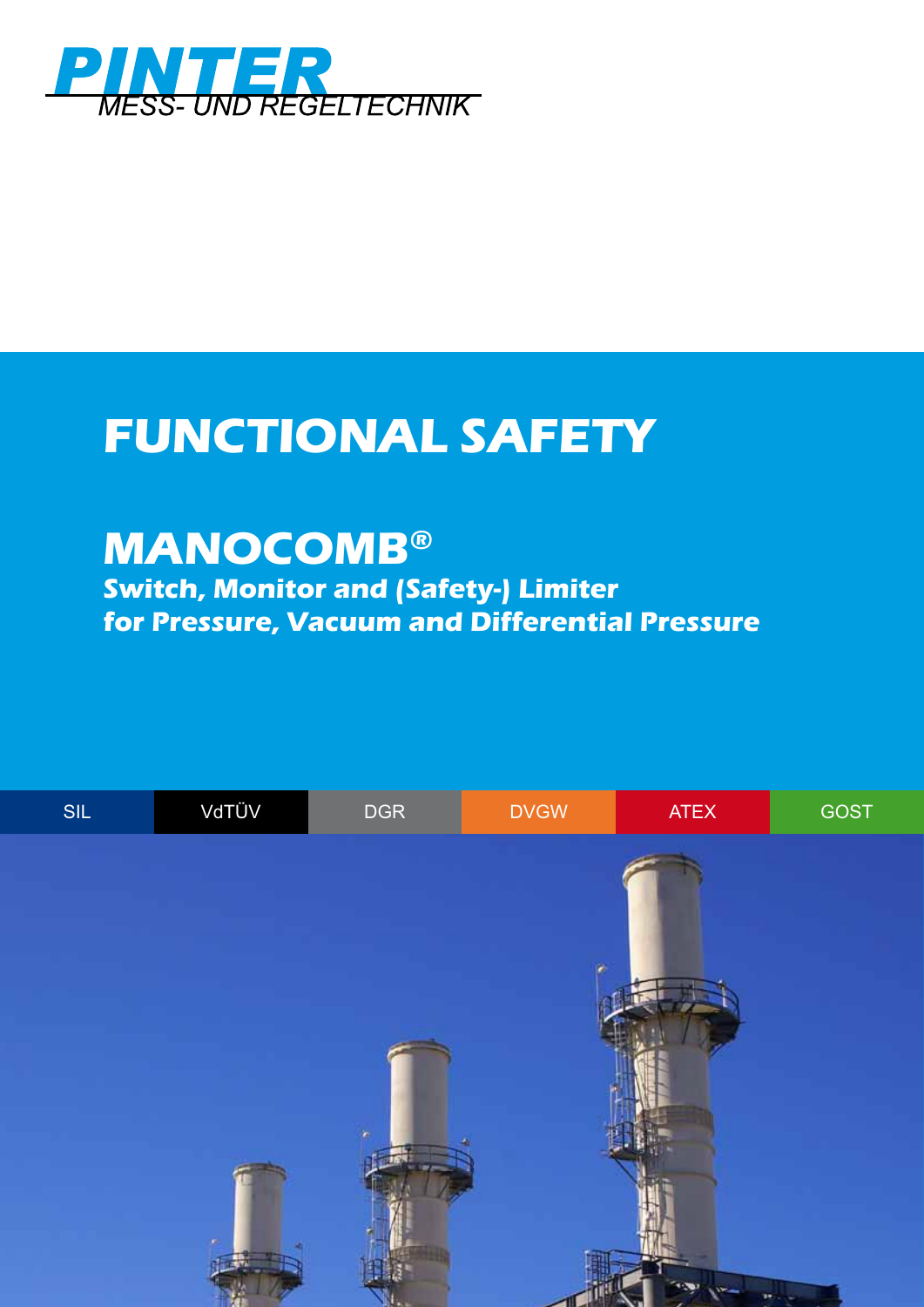



## **FUNCTIONAL SAFETY - 1000 YEARS - wHEN SAFETY COUNTS!**

The IEC 61508 (Functional safety of electrical/electronic/programmable electronic safety-related systems) defines the requirements of the safety systems in plants independently of the application.

The new standard for "Functional Safety" describes the demand to the "Safety Instrumented Systems" (SIS) and divides these into "Safety Integrity Levels" (SIL 1 - 4).

This presupposes however that the whole of all process instruments (field instruments and controllers, regulations or controls and actuators) must be examined on safety risks.

Sometimes safety-relevant components and nonsafety-relevant components have to be interconnected within a plant.

For the SIS thereby only the safety-relevant components are taken into consideration.

The design principles result from the desired safety integrity level, in order to minimize the risk of malfunctions.

For the first time international standards require the implementation of documented values in order to reduce risks in the process industry.

A new understanding of safety for human beings and machines has arisen.

The approved safety and functional reliability of the MANOCOMB® precision pressure switch, manufactured by PINTER, and the long-time experience in the process industry are the foundation for the examination and confirmation according to SIL.

Crucial for the employment into safety-critical controls, as for example in power stations, chemical plants, medical equipment or mines are also numerous other approvals.

The MANOCOMB® is an approved and certified pressure monitor and safety pressure limiter according to Pressure Equipment Directive 97/23/EC (Modules B+D), VdTÜV Druck 100/1, TRD604, TRB403, DIN DVGW, Gas Appliances Directive 90/396/EEC, ATEX-Directive 94/9/EC and GOST-R.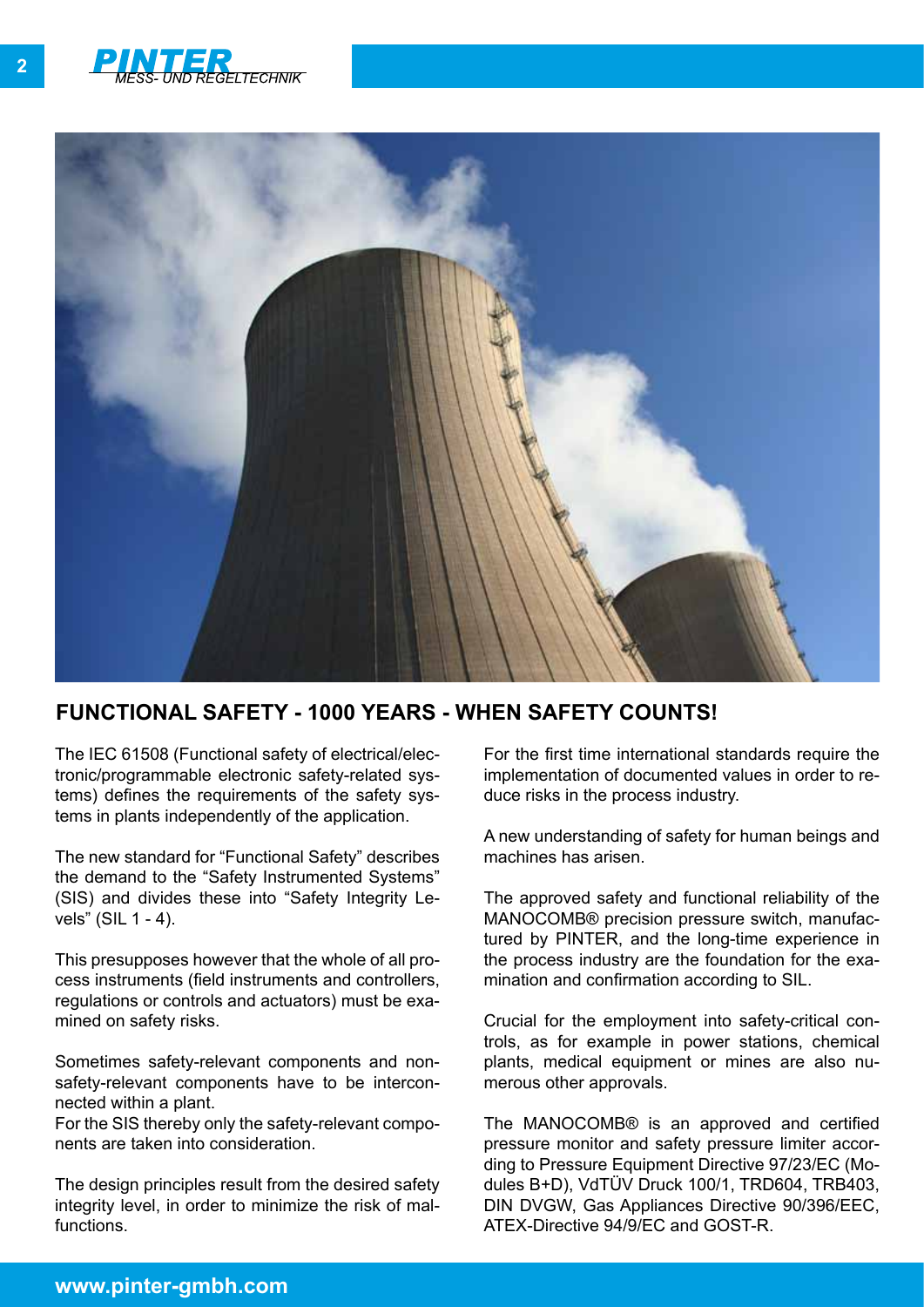



Based on the friction-free bellows measuring system the precision pressure switch is available with either 1 or 2 change-over contacts.

Optionally equipped with an integrated pressure gauge (accuracy class 1.0), as well as with an integrated analogue output (e.g.  $4 - 20$  mA) the MA-NOCOMB® simplifies the design of the measuring point, saves space and minimizes installation and maintenance costs.

As a single device, the MANOCOMB® precision pressure switch reaches classification SIL 2. In a combination of 2 devices the safety system also reaches classification SIL 3.

The results are summarized in the test report issued by TÜV:

For the supposed test intervals up to 5 years, the probability of a malfunctioning (PFD $_{\text{AVG}}$ ), lies far below the maximally permissible value for a SIL3classification of PFD $_{\text{SII}3 \text{ max}}$  < 10<sup>-3</sup>.

The result, the "Safe Failure Fraction" (SFF), that indicates the portion of harmless and safe errors, which do not lead to malfunctions, was confirmed with 98%.

This means that 98 of 100 theoretically possible errors of the equipment are insignificant for its safe function.

According to the IEC 61508 a minimum value of 90% is necessary for utilizing devices in safetyrelevant systems according to classification SIL 3. The required value is obviously exceeded.

Based on the analysis by TÜV, the possibility might exist that a combination of 2 MANOCOMB® precision pressure switches could have just one safetycritical malfunction in 1000 years!